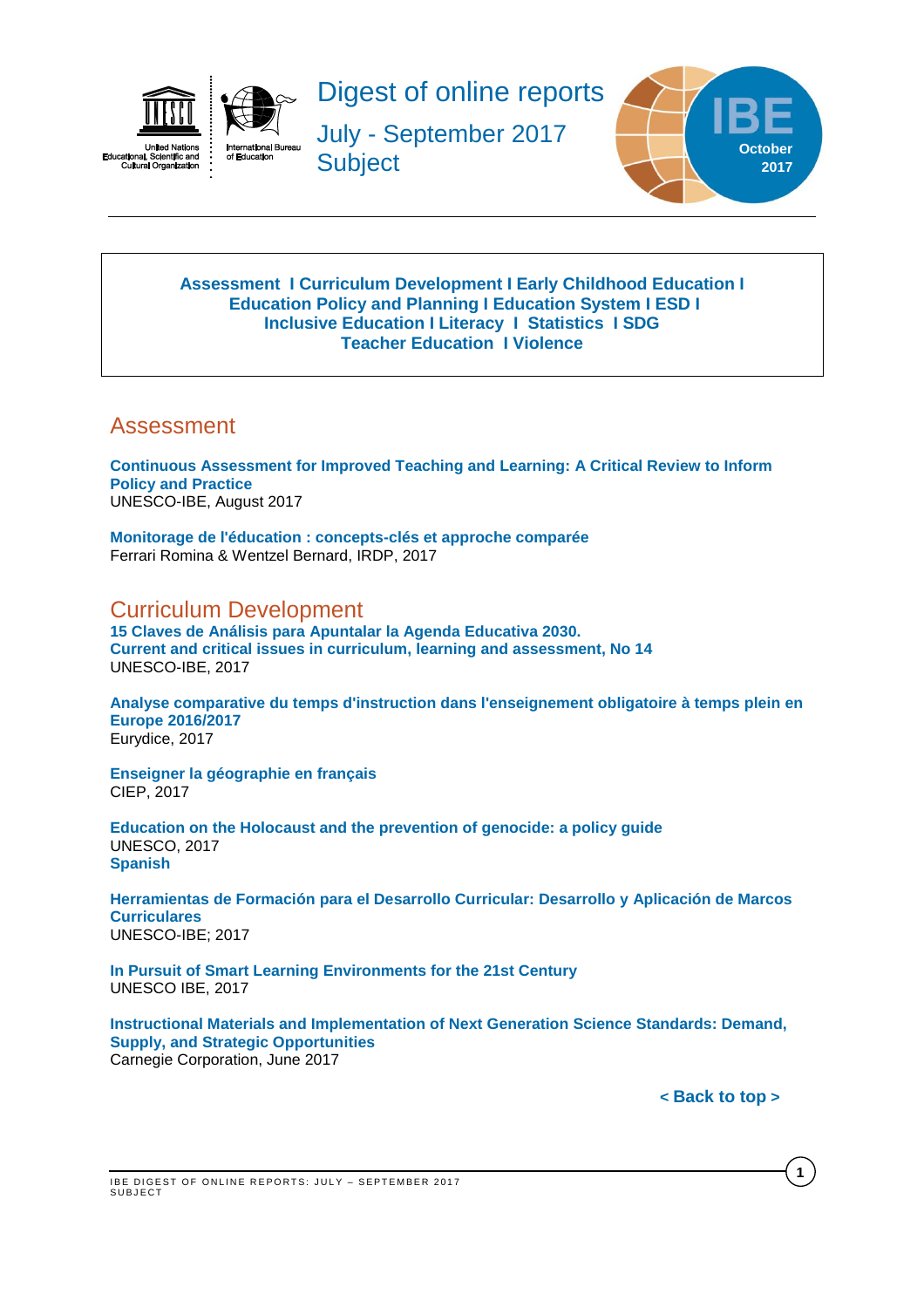**[The Why, what and how of competency-based curriculum reforms: the Kenyan experience](http://unesdoc.unesco.org/images/0025/002504/250431e.pdf)** UNESCO-IBE, 2017

### <span id="page-1-0"></span>Early Childhood Education

**[Early Moments Matter for Every Child](https://www.unicef.org/publications/index_100862.html)** UNICEF, 2017

**[Starting Strong 2017](https://www.oecd.org/publications/starting-strong-2017-9789264276116-en.htm)** OECD, 2017

**[Overview: MELQO: Measuring Early Learning Quality and Outcomes](http://unesdoc.unesco.org/images/0024/002480/248053e.pdf)** UNESCO, 2017

**[La scolarisation en petite section de maternelle](http://www.ladocumentationfrancaise.fr/var/storage/rapports-publics/174000672.pdf)** LELOUP Marie-Hélène et al. Ministère de l'Éducation nationale - Inspection générale de l'Éducation nationale, 2017

### <span id="page-1-1"></span>Education Policy and Planning

**[The OECD Handbook for Innovative Learning Environments](http://www.oecd-ilibrary.org/education/the-oecd-handbook-for-innovative-learning-environments_9789264277274-en)** OECD, 2017

**[The "CHARM" Policy Analysis Framework Evaluation of Policies to Promote Immigrant](http://www.oecd-ilibrary.org/education/the-charm-policy-analysis-framework_164a7643-en)  [Students' Resilience](http://www.oecd-ilibrary.org/education/the-charm-policy-analysis-framework_164a7643-en)** Özge Bilgili, OECD, 2017

### Education Reform

**[Can Outsourcing Improve Liberia's Schools? Preliminary](https://www.cgdev.org/sites/default/files/partnership-schools-for-liberia.pdf) Results from Year One of a Three-[Year Randomized Evaluation of Partnership Schools for Liberia](https://www.cgdev.org/sites/default/files/partnership-schools-for-liberia.pdf)** Mauricio Romero et al. Center for Global Development, September 2017

**[Imported pedagogies... can't work here: Teachers' cultural model on pedagogical reform](http://search.proquest.com/central/docview/1880680329/4C6845C6AD8C48E0PQ/3?accountid=41859)** Chafi, My Essaid; Elkhouzai, Elmostapha. International Journal of Innovation and Applied Studies, V.20(4) July 2017. (ProQuest)

**[Premier's Task Force on Improving Educational Outcomes: now is the time](http://www.ed.gov.nl.ca/edu/task_force/report.pdf)** Newfoundland and Labrador Government, July 2017

**[Public opinion and the acceptance and feasibility of educational reforms](https://publications.europa.eu/en/publication-detail/-/publication/a29f75ba-dc81-11e6-ad7c-01aa75ed71a1/language-en)** European Commission, 2017

<span id="page-1-2"></span>**[Rapport d'information fait au nom de la commission de la culture, de l'éducation et de la](http://www.senat.fr/notice-rapport/2016/r16-577-notice.html)  [communication et de la commission des finances par le groupe de travail sur la réforme des](http://www.senat.fr/notice-rapport/2016/r16-577-notice.html)  [rythmes scolaires](http://www.senat.fr/notice-rapport/2016/r16-577-notice.html)** Sénat, 2017

**< [Back](#page-0-2) to top >**

**2**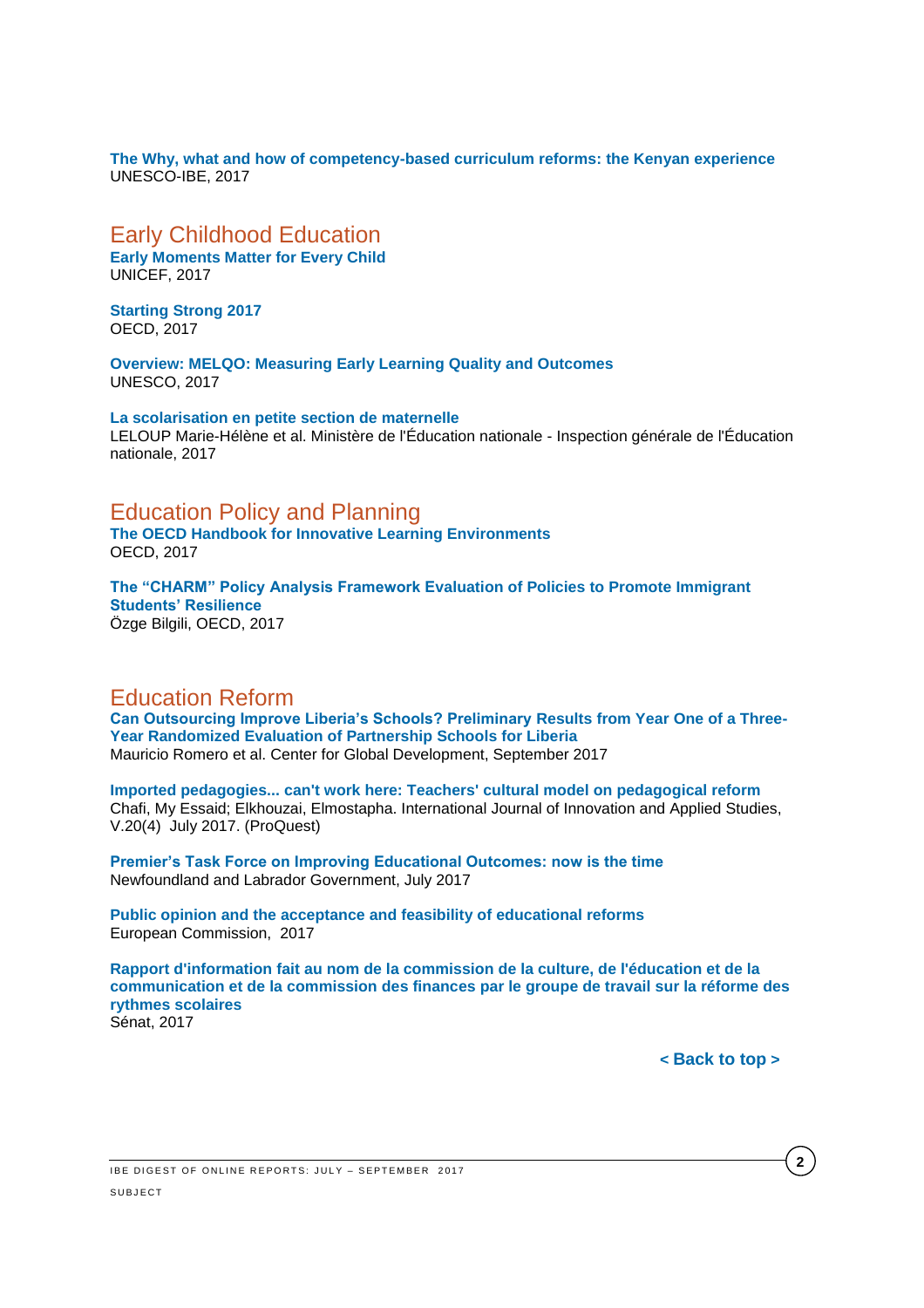## Education System

**[L'accompagnement à l'école : dispositifs et réussite des élèves](http://ife.ens-lyon.fr/vst/DA-Veille/119-juin-2017.pdf)** Catherine Reverdy, Dossier de veille de l'IFÉ n° 119, juin 2017

**[Rapport 2016 du médiateur de l'Éducation nationale et de l'Enseignement supérieur](http://cache.media.education.gouv.fr/file/Racine/19/3/2017_rapport_mediateur_bdef_788193.pdf)** Bisson-Vaivre, Claude. Ministère de l'Éducation nationale, de l'Enseignement supérieur et de la Recherche, 2017

**[Reimagining failure: 'Last-chance' schools are the future of American high schools](http://hechingerreport.org/reimagining-failure-last-chance-schools-future-american-high-schools/)** Hechinger Report, 5 July

**[Transition from school to work: How hard is it across different age groups?](http://www.oecd-ilibrary.org/docserver/download/1e604198-en.pdf?expires=1505308168&id=id&accname=guest&checksum=8279218EF2F81726ADCC0565306D3380)** OECD, 2017

**[World Development Report 2018: LEARNING to Realize Education's Promise](http://www.worldbank.org/en/publication/wdr2018)** World Bank, 2017

### <span id="page-2-0"></span>ESD

**[A Decade of progress on education for sustainable development: reflections from the UNESCO](http://unesdoc.unesco.org/images/0025/002523/252319e.pdf)  [Chairs Programme](http://unesdoc.unesco.org/images/0025/002523/252319e.pdf)** UNESCO, 2017

**[Being bioliterate: living in harmony with nature](http://unesdoc.unesco.org/images/0024/002494/249462e.pdf)** UNESCO Office Hanoi, 2017

**[The Benefits and services of biodiversity](http://unesdoc.unesco.org/images/0024/002497/249733e.pdf)** UNESCO Office Hanoi, 2017

**[Biodiversity conservation and bioliterate competences](http://unesdoc.unesco.org/images/0024/002497/249740e.pdf)** UNESCO Office Hanoi, 2017

**[Discovering biodiversity: taking pride in our nature](http://unesdoc.unesco.org/images/0024/002497/249713e.pdf)** UNESCO Office Hanoi, 2017

**[Construire l'avenir : les enfants et les objectifs de développement durable dans les pays riches](https://www.unicef-irc.org/publications/891/)** Unicef, 2017

**Education for [sustainable development for social transformation](http://unesdoc.unesco.org/images/0024/002497/249741e.pdf)** UNESCO Office Hanoi, 2017

**[Textbooks for Sustainable Development: A Guide to Embedding](http://mgiep.unesco.org/wp-content/uploads/2017/07/COMPLETE-GUIDEBOOK_Textbooks-for-Sustainable-Development_2.pdf)** UNESCO-MGIEP, 2017

**[Threats and risks to biodiversity](http://unesdoc.unesco.org/images/0024/002497/249739e.pdf)** UNESCO Office Hanoi, 2017

### <span id="page-2-1"></span>Inclusive Education

**[A conceptual and legal framework for Inclusive Education](http://inclusiveeducation.ca/wp-content/uploads/sites/3/2017/03/Legal-Framework-Inclusive-Education-Jody-Carr-Dec-30-2016.pdf)** J.R. Carr, ARCH Disability Law Centre, 2016

**< [Back](#page-0-2) to top >**

**3**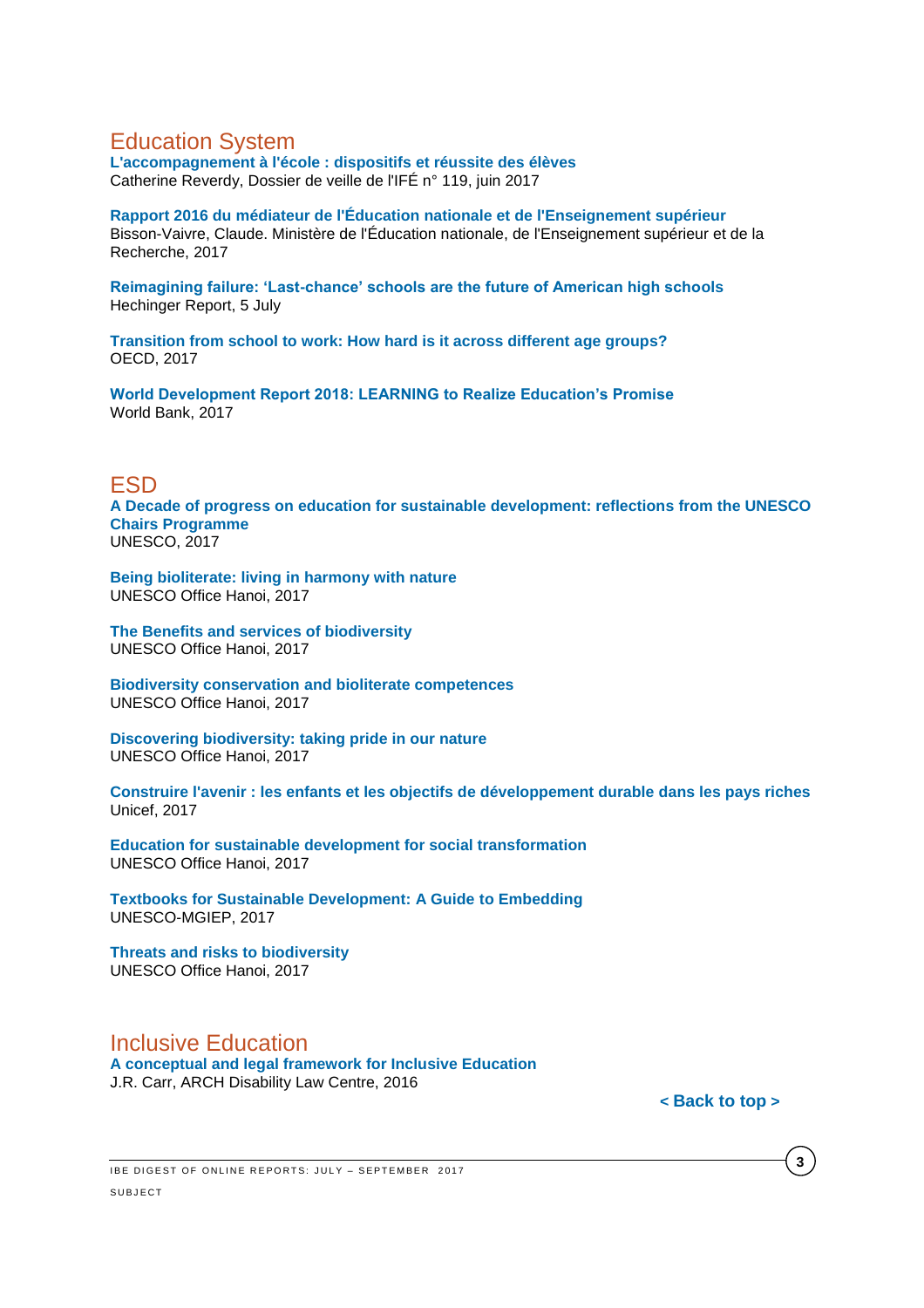**[Ensuring the right to equitable and inclusive quality education: results of the ninth](http://unesdoc.unesco.org/images/0025/002514/251463e.pdf)  [consultation of Member States on the implementation of the UNESCO](http://unesdoc.unesco.org/images/0025/002514/251463e.pdf) Convention and [Recommendation against Discrimination in Education](http://unesdoc.unesco.org/images/0025/002514/251463e.pdf)** UNESCO, 2017

**[Evaluation of UNESCO's programme interventions on girls' and women's education](http://unesdoc.unesco.org/images/0025/002589/258978e.pdf)** UNESCO, 2017

**[Narrowing the Gaps: The power of investing in the poorest children](https://www.unicef.org/publications/index_96534.html)** Unicef, July 2017

**[Reducing global poverty through universal primary and secondary education](http://unesdoc.unesco.org/images/0025/002503/250392e.pdf)** UIS, June 2017 **[French](http://unesdoc.unesco.org/images/0025/002503/250392f.pdf) [Spanish](http://unesdoc.unesco.org/images/0025/002503/250392s.pdf)**

**[School for all: experiences of municipal public schools with inclusion of students with](http://unesdoc.unesco.org/images/0025/002513/251304e.pdf)  [disabilities, ASD, GDD and high ability/giftedness](http://unesdoc.unesco.org/images/0025/002513/251304e.pdf)** Mauch, Carla; Santana, Wagner. UNESCO Office Brasilia, 2017

**[Cracking the code: girls' and women's education in science, technology, engineering and](http://unesdoc.unesco.org/images/0025/002534/253479e.pdf)  [mathematics \(STEM\)](http://unesdoc.unesco.org/images/0025/002534/253479e.pdf)** UNESCO, 2017

**[Protecting the right to education for refugees](http://unesdoc.unesco.org/images/0025/002510/251076e.pdf) [Working papers on education policy, 4.](http://unesdoc.unesco.org/images/0025/002510/251076e.pdf)** UNESCO; 2017

ICT in Education

**[Digital technologies. Hangarau Matihiko. Draft for consultation](https://education.govt.nz/assets/Documents/Ministry/consultations/DT-consultation/DTCP1701-Digital-Technologies-Hangarau-Matihiko-ENG.pdf)** Ministry of Education, 2017

**ICT in STEM Education - [Impacts and Challenges: On Students. A STEM Alliance Literature](http://www.stemalliance.eu/ict-paper-2-on-students)  [Review](http://www.stemalliance.eu/ict-paper-2-on-students)** European Schoolnet , June 2017

**[Rethinking Instructional Technology to Improve Pedagogy for Digital Literacy: A Design Case](http://search.proquest.com/central/docview/1912487696/fulltextPDF/A702887513FA4049PQ/11?accountid=41859)  [in a Graduate Early Childhood Education Course](http://search.proquest.com/central/docview/1912487696/fulltextPDF/A702887513FA4049PQ/11?accountid=41859)** TechTrends; V.61(4), July 2017 (ProQuest)

**[Supporting teachers with mobile technology: lessons drawn from UNESCO projects in Mexico,](http://unesdoc.unesco.org/images/0025/002515/251511e.pdf)  [Nigeria, Pakistan and Senegal](http://unesdoc.unesco.org/images/0025/002515/251511e.pdf)** UNESCO, 2017

**[Working Group on Education: digital skills for life and work](http://unesdoc.unesco.org/images/0025/002590/259013e.pdf)** UNESCO/ITU Broadband Commission for Sustainable Development, 2017

<span id="page-3-1"></span><span id="page-3-0"></span>**Literacy [Reading the past, writing the future: fifty years of promoting literacy](http://unesdoc.unesco.org/images/0024/002475/247563e.pdf)** UNESCO, 2017

**< [Back](#page-0-2) to top >**

**4**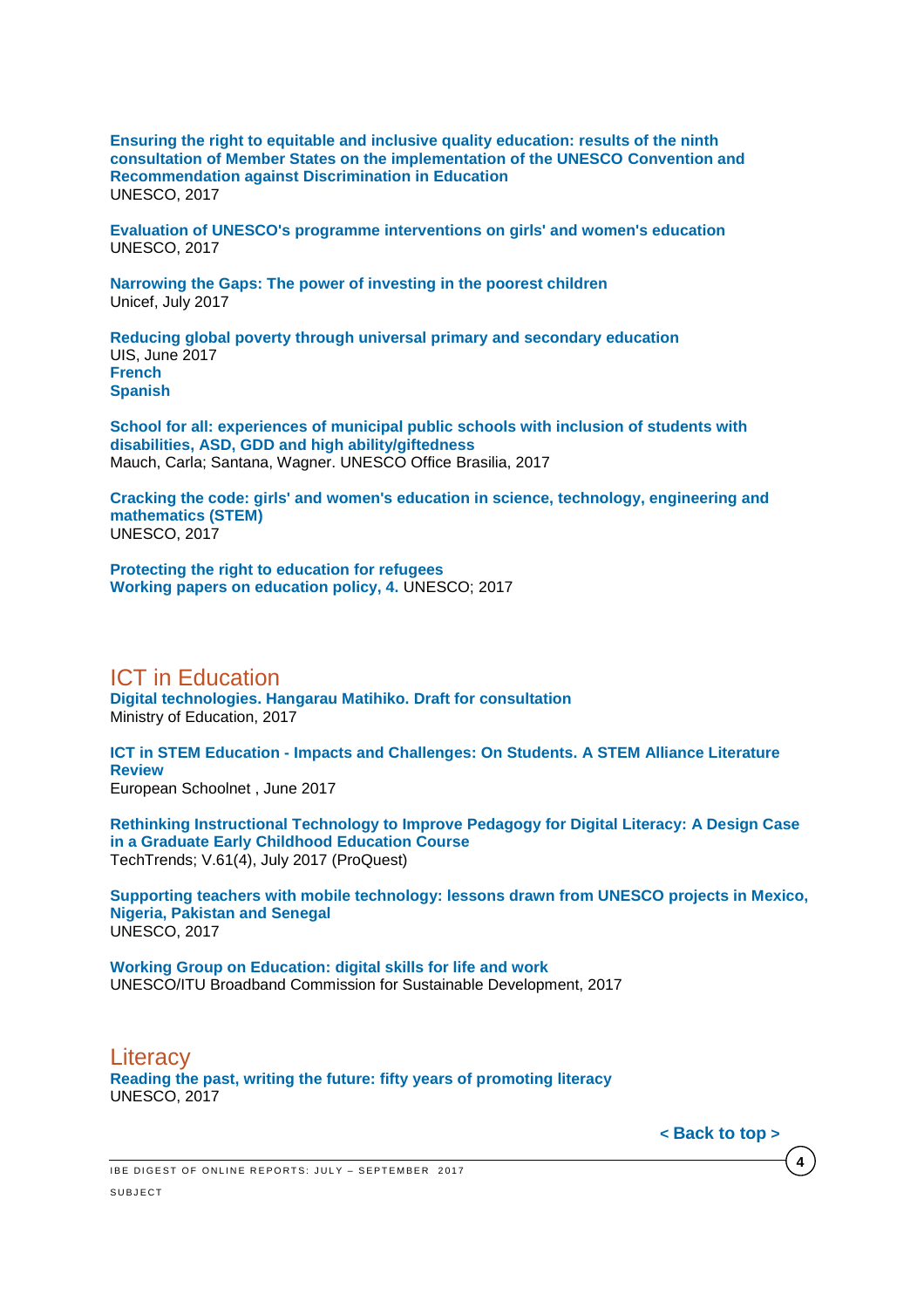# <span id="page-4-0"></span>**Statistics**

**[Closing the Gap? Trends in Educational Attainment and Disadvantage](https://epi.org.uk/wp-content/uploads/2017/08/Closing-the-Gap_EPI.pdf)** J. Andrews et al. Education Policy Institute, August 2017

**[Regards sur l'éducation 2017 : Les indicateurs de l'OCDE](http://www.oecd.org/fr/edu/regards-sur-l-education-19991495.htm)** OCDE, 2017

## <span id="page-4-1"></span>Teacher Education

**[Teachers and school leaders in schools as learning organisations. Guiding Principles for](https://ec.europa.eu/education/sites/education/files/teachers-school-leaders-wg-0917_en.pdf)  [policy development in school education](https://ec.europa.eu/education/sites/education/files/teachers-school-leaders-wg-0917_en.pdf)** European Commission, 2017

**[Teachers and trainers in work-based learning/apprenticeships](https://publications.europa.eu/en/publication-detail/-/publication/88780c83-6b64-11e7-b2f2-01aa75ed71a1/language-en)** European Commission, 2017

**[State of the art and policy guidelines on the training and professional development of early](http://unesdoc.unesco.org/images/0024/002476/247650e.pdf)  [childhood teachers in Latin America and the Caribbean](http://unesdoc.unesco.org/images/0024/002476/247650e.pdf)** OREALC/UNESCO, 2016

**[Perspectives on teacher-policy development in Latin America and the Caribbean: lessons](http://unesdoc.unesco.org/images/0024/002482/248295e.pdf)  [learnt from the Regional Strategy on Teachers](http://unesdoc.unesco.org/images/0024/002482/248295e.pdf)** OREALC/UNESCO, 2016

#### <span id="page-4-2"></span>Violence

**[Jeunesse et extrémisme violent: Atelier de réflexion du Système des Nations unies et ses](http://unesdoc.unesco.org/images/0024/002481/248154f.pdf)  [partenaires au Maroc](http://unesdoc.unesco.org/images/0024/002481/248154f.pdf)** UNESCO Office Rabat, 2017

**[< Back to top >](#page-0-2)**

**5**